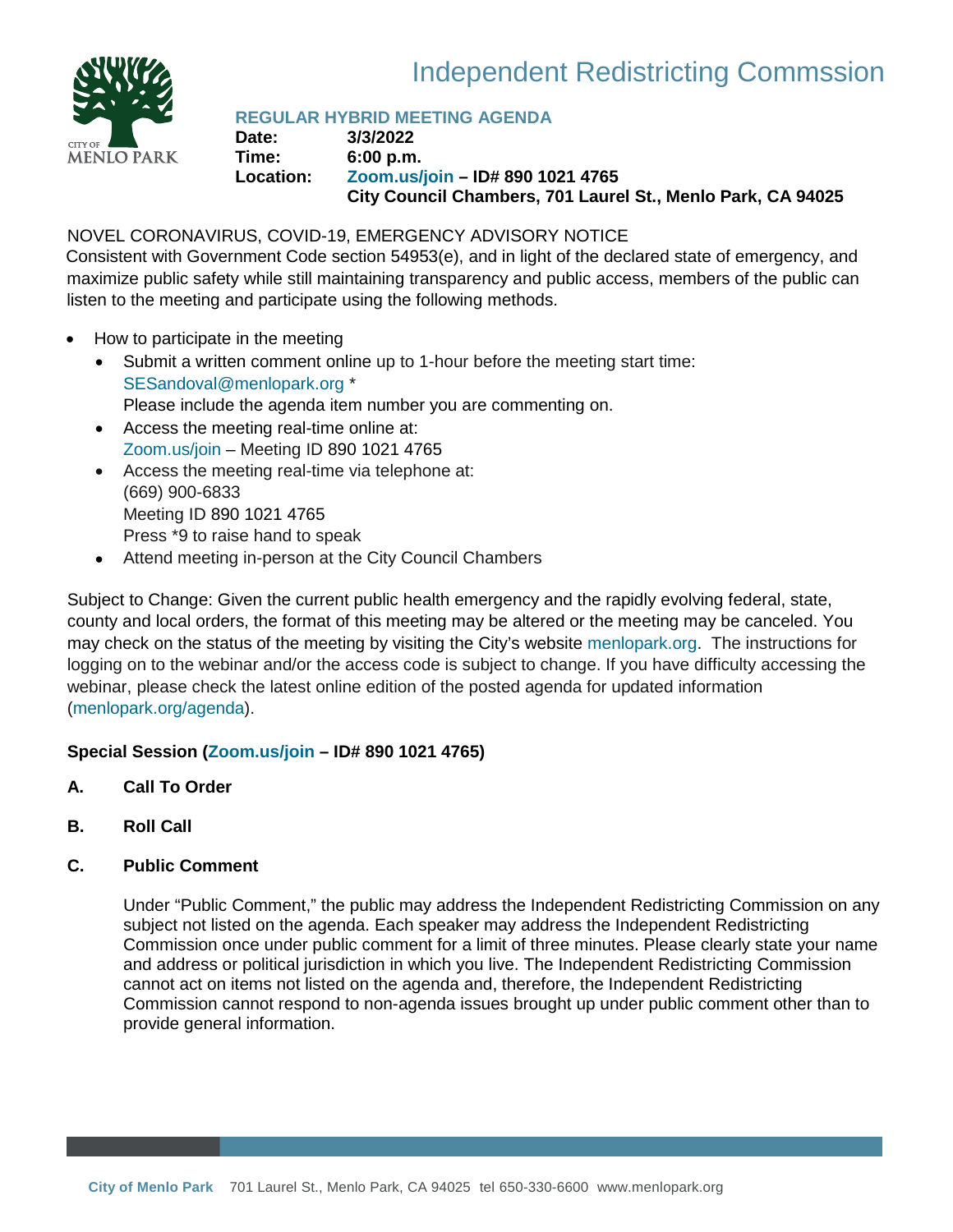Independent Redistricting Commission Regular Meeting Agenda March 3, 2022 Page 2

#### **D. Consent Calendar**

D1. Accept the Independent Redistricting Commission minutes for February 24, 2022 ([Attachment\)](#page-2-0)

#### **E. Regular Business**

E1. Mapping tool workshop (Staff Report [#22-008-IRC\)](#page-4-0)

#### **F. Commissioner Reports**

F1. Commissioner reports

#### **G. Adjournment**

At every regular meeting of the Independent Redistricting Commission, in addition to the public comment period where the public shall have the right to address the Independent Redistricting Commission on any matters of public interest not listed on the agenda, members of the public have the right to directly address the Independent Redistricting Commission on any item listed on the agenda at a time designated by the chair, either before or during the Independent Redistricting Commission's consideration of the item.

At every special meeting of the Independent Redistricting Commission, members of the public have the right to directly address the Independent Redistricting Commission on any item listed on the agenda at a time designated by the chair, either before or during consideration of the item.

If you challenge any of the items listed on this agenda in court, you may be limited to raising only those issues you or someone else raised at the public hearing described in this notice, or in written correspondence delivered to the City of Menlo Park at, or prior to, the public hearing.

Any writing that is distributed to a majority of the Independent Redistricting Commission by any person in connection with an agenda item is a public record (subject to any exemption under the Public Records Act) and is available by request by emailing the city clerk a[t jaherren@menlopark.org.](mailto:jaherren@menlopark.org) Persons with disabilities, who require auxiliary aids or services in attending or participating in Independent Redistricting Commission meetings, may call the City Clerk's Office at 650-330- 6620.

Agendas are posted in accordance with Government Code Section 54954.2(a) or Section 54956. Members of the public can view electronic agendas and staff reports by accessing the City website at [menlopark.org/agenda](http://menlopark.org/agenda) and can receive email notification of agenda and staff report postings by subscribing to the "Notify Me" service at [menlopark.org/notifyme.](http://www.menlopark.org/notifyme) Agendas and staff reports may also be obtained by contacting City Clerk at 650-330-6620. (Posted: 2/24/2022)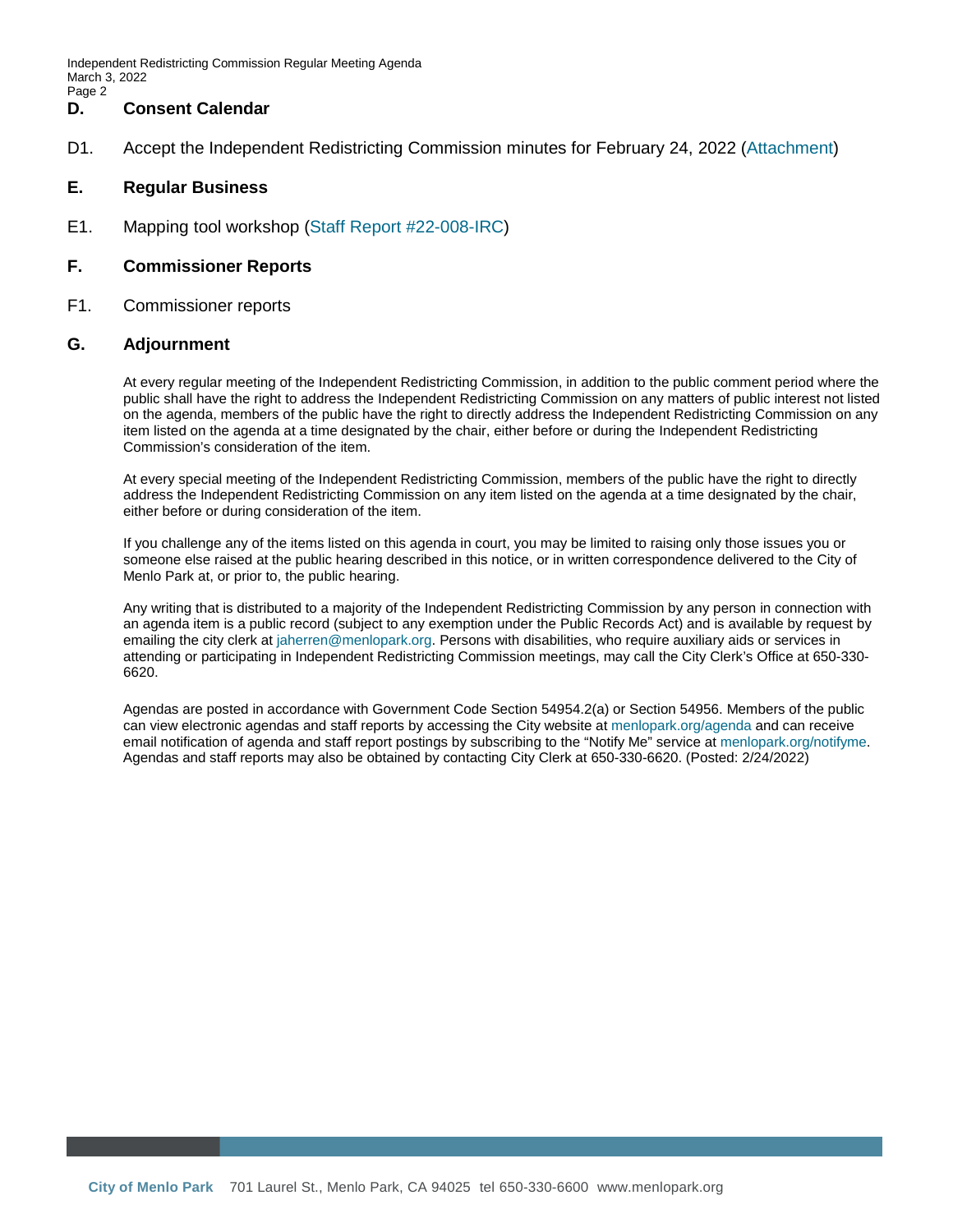<span id="page-2-0"></span>

# Independent Redistricting Commssion AGENDA ITEM D-1

**REGULAR MEETING MINUTES – DRAFT**

**Date: 2/24/2022 Time: 6:00 p.m. Location: Zoom City Council Chambers, 701 Laurel St., Menlo Park, CA 94025**

# **Regular Session**

# **A. Call To Order**

Chair Arellano called the meeting to order at 6:05 p.m.

# **B. Roll Call**

| Present:  | Arellano, Bahles, Erhart, Gilmer, Saad, Wolter                     |
|-----------|--------------------------------------------------------------------|
| Absent: . | Hill, Kissel, Marguardt                                            |
| Staff:    | City Clerk Judi A. Herren, Administrative Assistant Sarah Sandoval |

# **C. Public Comment**

• Katie Behroozi expressed concerns regarding areas of the mapping tool that are not in Menlo Park and encouraged the Commission to embrace change and explore brand new districts as part of the map selection process.

# **D. Consent Calendar**

D1. Accept the Independent Redistricting Commission minutes for February 10, 2022 (Attachment)

**ACTION:** Motion and second (Erhart/ Saad), to accept the Independent Redistricting Commission meeting minutes for February 10, 2022, passed 5-0 (Bahles abstaining, Hill absent).

# **E. Regular Business**

E1. Mapping tool workshop (Staff Report #22-006-IRC)

Alex Sainz, demographer from GEOinovo, made the presentation.

• Katie Behroozi spoke on concerns regarding populations and census blocks in the Districtr mapping tool.

The Independent Redistricting Commission (IRC) received clarification from GEOinovo on mapping tool capabilities and the backend criteria for processing map submissions.

The IRC discussed potential criteria for the processing and consideration of draft maps that are not formally submitted but may meet districting requirements.

# **F. Informational Items**

F1. Public engagement update (Staff Report #22-007-IRC)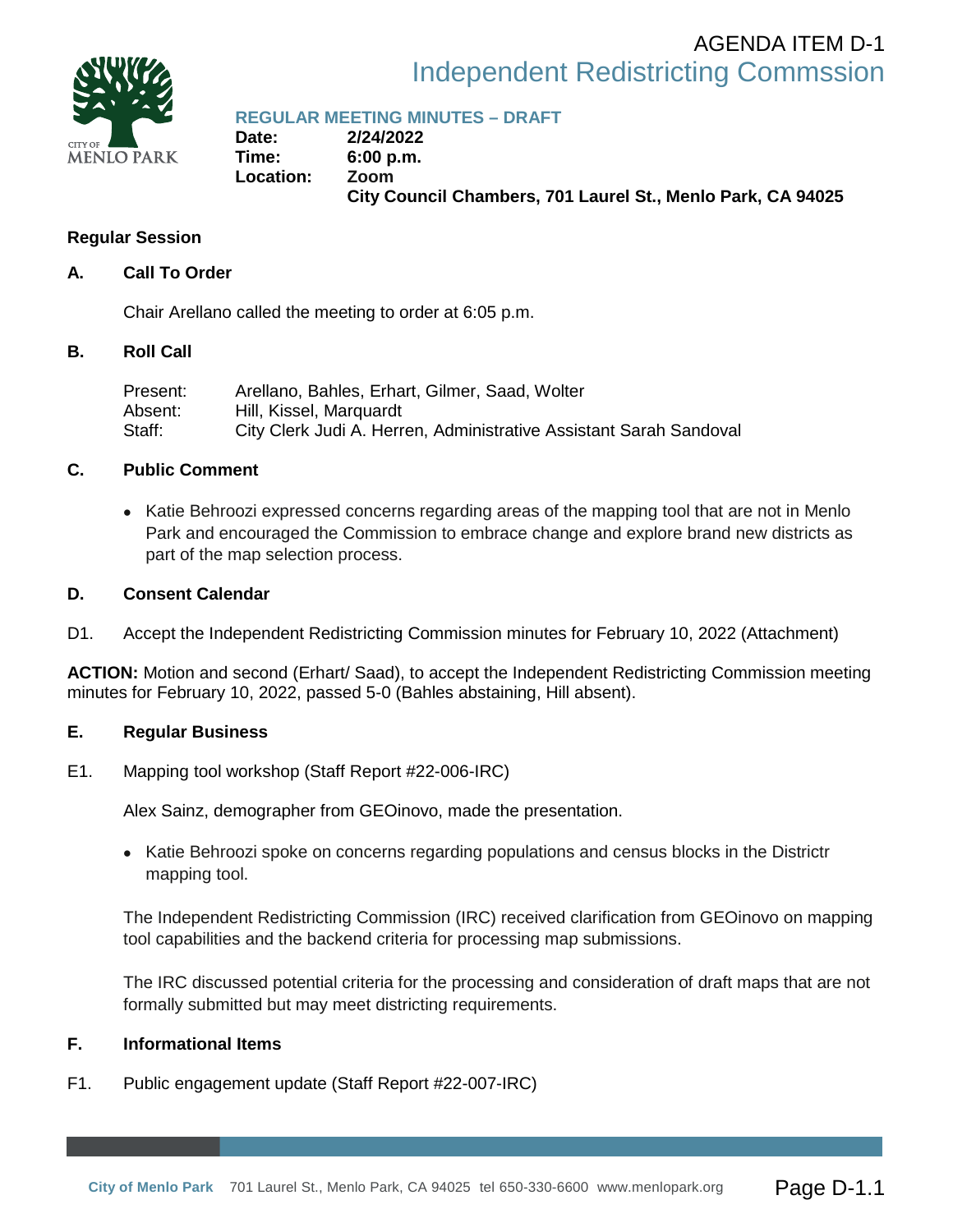Independent Redistricting Commission Regular Meeting Minutes – DRAFT February 24, 2022 Page 2

#### **G. Reports and Announcements**

G1. Commissioner reports

Commissioner Arellano reported on receiving resident Patti Fry's email.

#### **H. Adjournment**

Chair Arellano adjourned the meeting at 6:58 p.m.

Sarah Sandoval, Administrative Assistant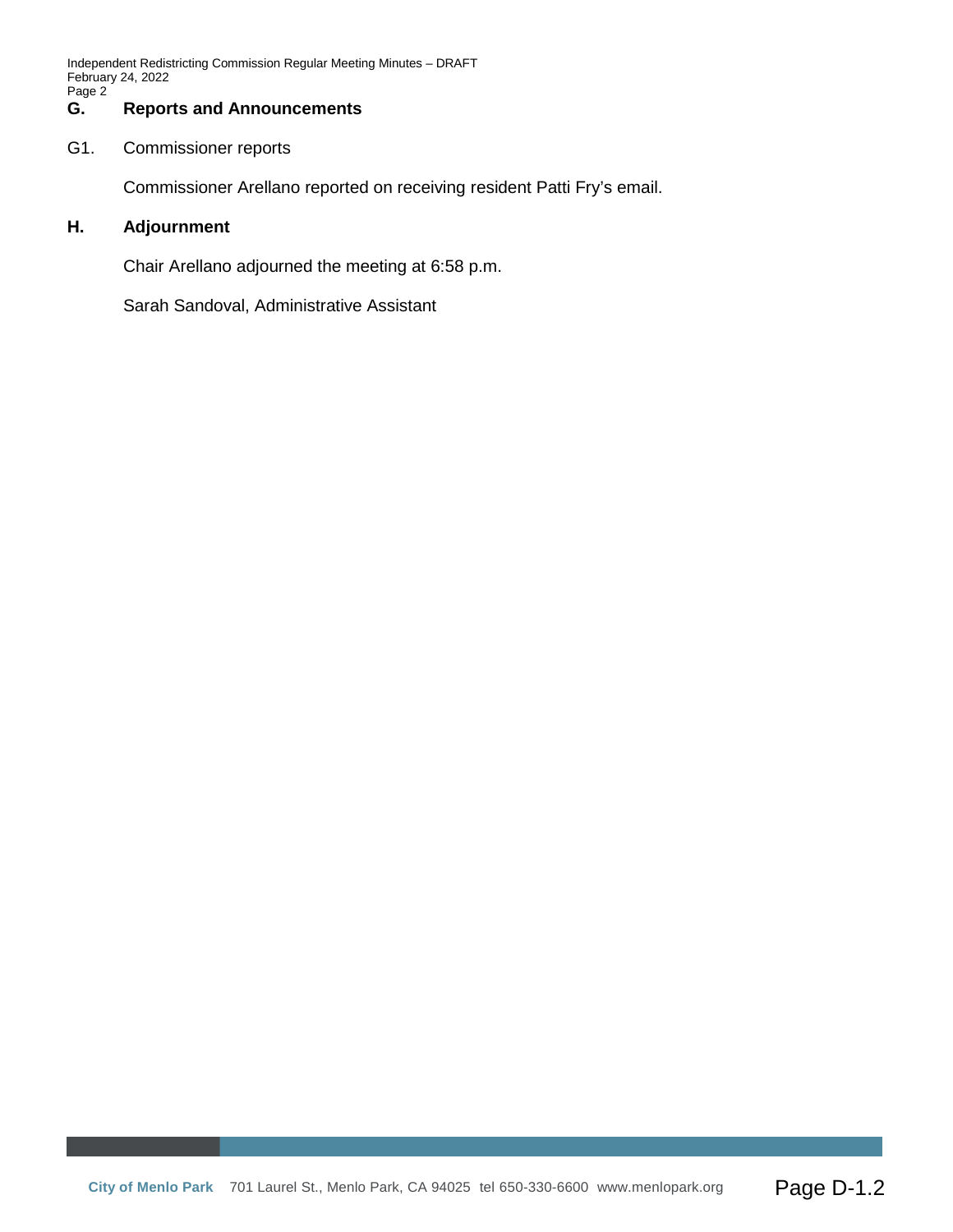<span id="page-4-0"></span>

# **STAFF REPORT**

**Independent Redistricting Commission Meeting Date: 3/3/2022 Staff Report Number: 22-008-IRC**

**Regular Business: Mapping tool workshop**

# **Recommendation**

Staff recommends the Independent Redistricting Commission (IRC) receive a mapping tool presentation from the demographer GEOinovo.

#### **Policy Issues**

On August 31, 2021, the City Council adopted Resolution No. 6659 ([Attachment A\)](#page-7-0) to establish the IRC to redraw district boundary lines, as authorized by state and federal law. These district boundaries shall be used for the establishment of City Council electoral districts as set forth in Menlo Park Municipal Code section 2.04.210 and 2.04.220.

#### **Background**

The City's agreement with the demographer, GEOinovo, includes provisions to provide mapping software called "Districtr." The City's redistricting website, which can be found at https://districtr.org/event/MP-Maps, provides that as part of the City's effort to provide transparency and meet requirements of the California FAIR MAPS Act, residents are encouraged to submit their draft City Council districts and "Communities of Interest" (COI) using the Districtr.org mapping tool.

A "Community of Interest" is defined by California law as: "a population that shares common social or economic interests that should be included within a single district for purposes of its effective and fair representation."

- Draft districts must be contiguous and maintain equal population size to ensure equal representation between districts.
- Menlo Park redistricting survey (Attachment C)
	- Draw an area of interest.
	- Leave a comment about the area. Is it a community of interest? What would you like to tell the IRC about this location?
	- Fill out your contact information for follow up.

The purpose of the Districtr public mapping tool and redistricting survey is to collect draft maps and public input regarding neighborhoods, communities of interest, and other local factors that should be considered or used as building blocks when the drawing of draft maps begins. While all public input concerning the composition of the city's districts should be considered, all maps must meet the following federal requirements:

- 1. Population equality across districts.
- 2. Race cannot be the predominant factor or criteria when drawing districts.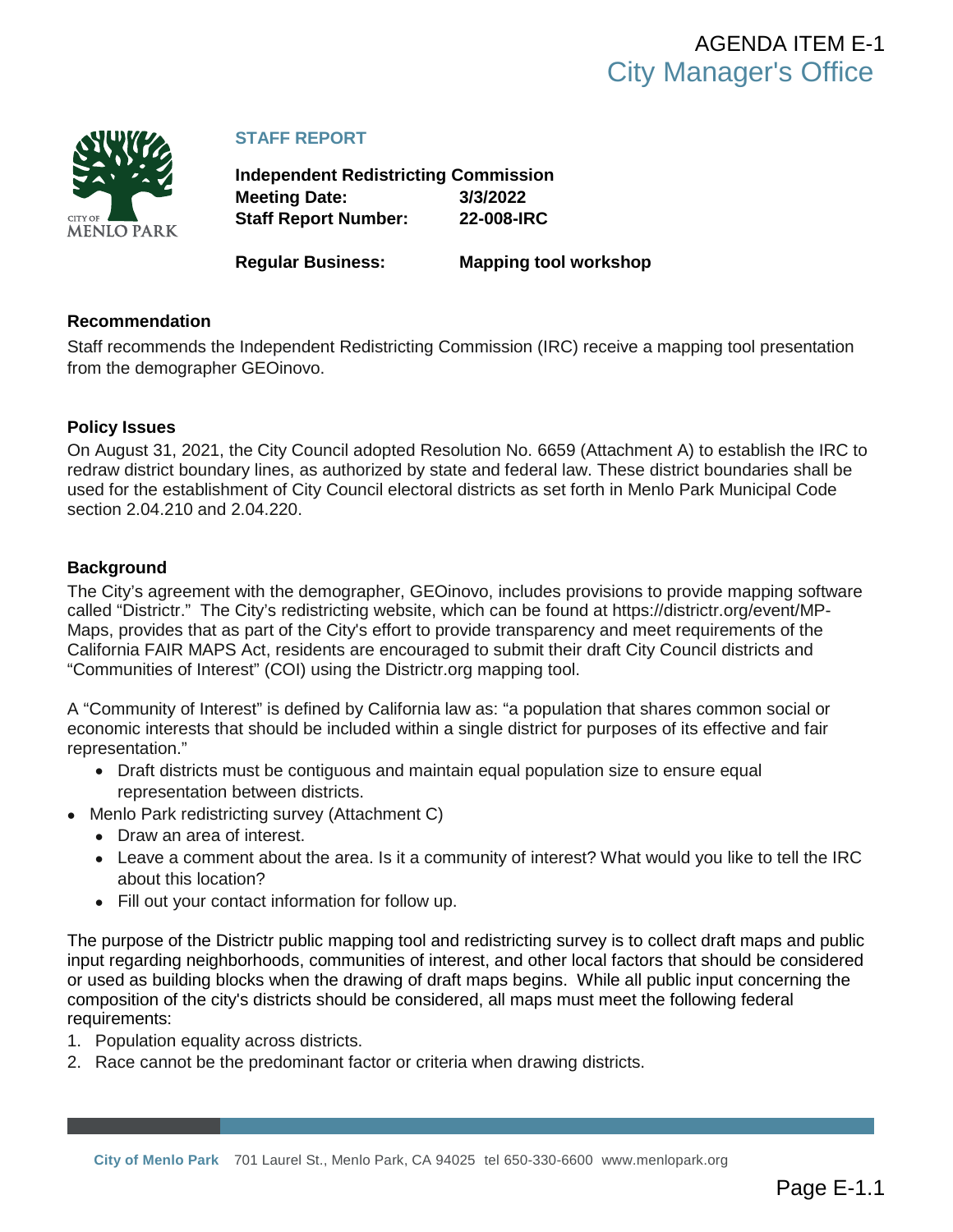Staff Report #: 22-008-IRC

3. Compliance with the federal Voting Rights Act of 1965, which, among other things, prohibits districts that dilute minority voting rights, and encourages a majority-minority district, if the minority group is sufficiently large, and such a district can be drawn without race being the predominant factor.

Additionally, the maps must also meet the following state requirements:

- Maps must be drawn using the following criteria in prioritized order:
	- District boundaries must be geographically contiguous;
	- District boundaries must minimize the division of neighborhoods and
	- communities of interest;
	- District boundaries must be easily identifiable and understandable by residents; and
	- District boundaries must be geographically compact.
- Maps must not favor or discriminate against a political party.

#### **Analysis**

Staff recommends that the IRC receive an additional mapping tool presentation from GEOinovo, which discussed the Districtr tool and submission of draft maps for consideration.

Through continuously sharing information on the use of the mapping tools as well as the requirements that draft maps must meet, the Commission will receive more draft maps from the public that meet those requirements and have a better understanding of which maps meet the legal requirements and which ones do not.

#### **Impact on City Resources**

There is no impact on City resources.

#### **Public Notice**

Public notification was achieved by posting the agenda, with the agenda items being listed, at least 72 hours prior to the meeting.

#### **Environmental Review**

This action is not a project within the meaning of the California Environmental Quality Act (CEQA) Guidelines §§ 15378 and 15061(b)(3) as it is a minor change that will not result in any direct or indirect physical change in the environment.

#### **Attachments**

- A. [Resolution No. 6659](#page-7-0)
- B. Hyperlink Districtr public mapping tool:<https://districtr.org/event/MP-Maps>
- C. Hyperlink Menlo park redistricting survey: [menlopark.org/Redistricting](https://beta.menlopark.org/Government/Departments/City-Managers-Office/City-Clerk/Redistricting/Redistricting-process-and-FAQs)

#### Report prepared by: Sarah Sandoval, Administrative Assistant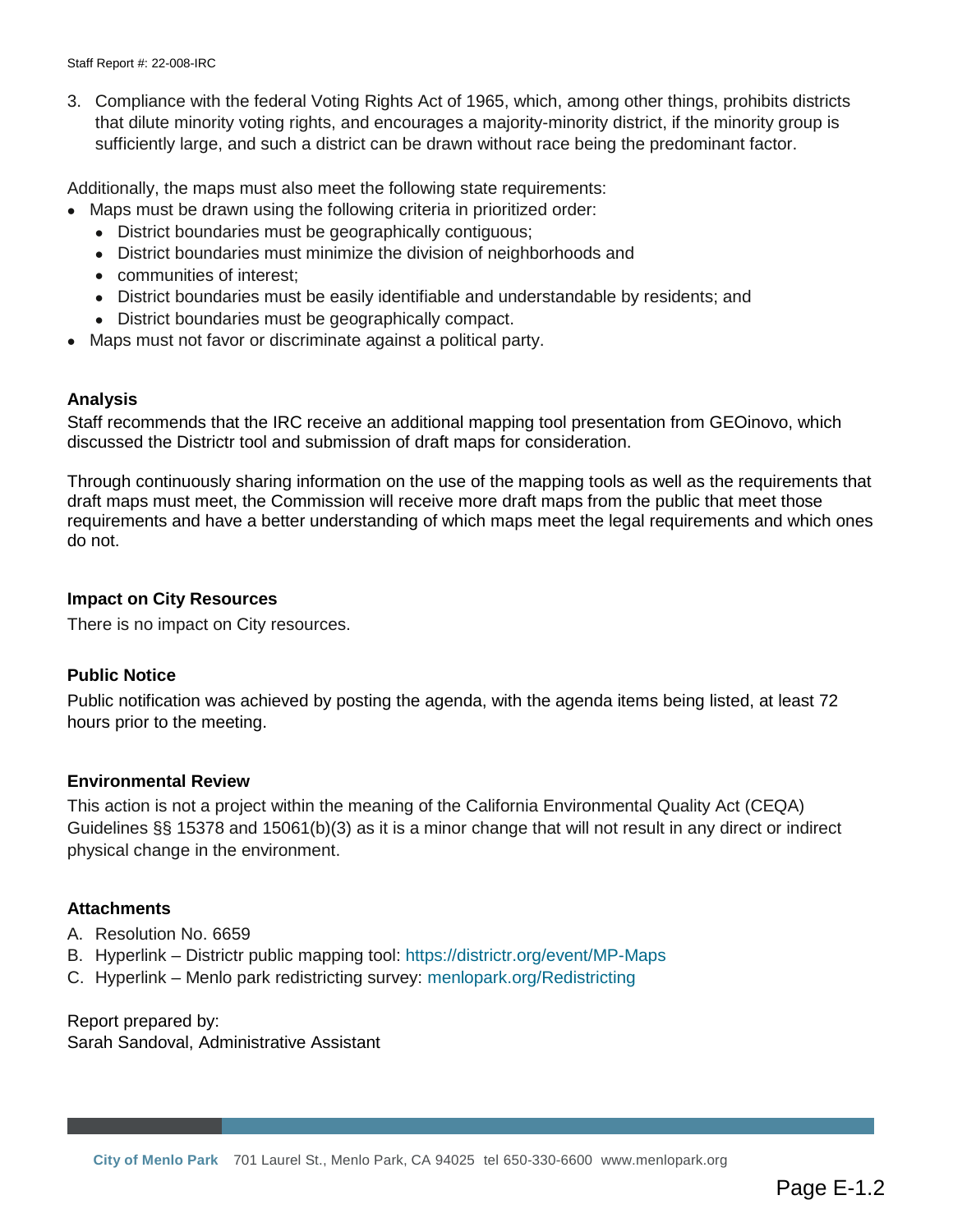Staff Report #: 22-008-IRC

Report reviewed by: Judi A. Herren, City Clerk Denise Bazzano, Assistant City Attorney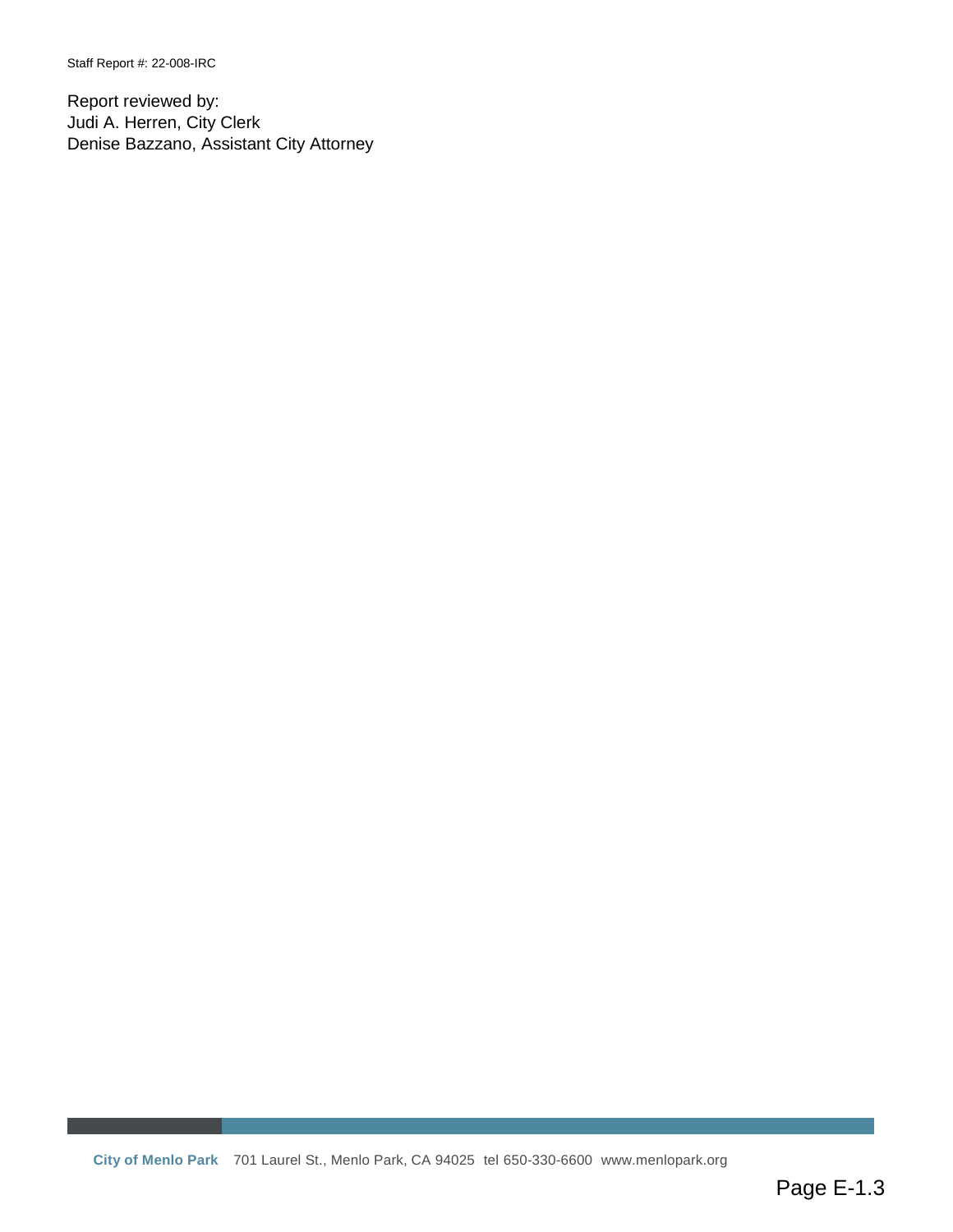# **RESOLUTION NO. 6659**

# **RESOLUTION OF THE CITY COUNCIL OF THE CITY OF MENLO PARK CREATING AN INDEPENDENT REDISTRICTING COMMISSION**

WHEREAS, the United States Constitution, as interpreted by the courts, prohibits violations of equal protection, including intentional dilution or abridgement of the right to vote of protected classes, and racial gerrymandering; and

WHEREAS, on October 4, 2017, with the adoption of Ordinance No. 1044, the City Council established five electoral districts for the election of City Councilmembers; and

WHEREAS, Ordinance No. 1044 established five districts from which City Councilmembers would be elected with City Council District Nos. 1, 2 and 4 beginning at the general municipal election in November 2018, and every four (4) years thereafter, and City Council District Nos. 3 and 5 beginning at the general municipal election in November 2020, and every four (4) years thereafter; and

WHEREAS, California Elections Code section 21600 et seq., requires, among other things, that following each decennial federal census, and using that census as a basis, the city council by ordinance or resolution, adopt boundaries for any or all of the city council districts of the city so that the city council districts shall be substantially equal in population as required by the United States Constitution ("redistricting"); and

WHEREAS, California Elections Code section 23000 et seq., governs the formation of local independent redistricting commissions; and

WHEREAS, California Elections Code section 23001 provides that a local jurisdiction may establish by resolution, ordinance, or charter amendment an independent redistricting commission, a hybrid redistricting commission, or an advisory redistricting commission composed of residents of the local jurisdiction to change the legislative body's district boundaries or to recommend to the legislative body changes to those district boundaries; and

<span id="page-7-0"></span>WHEREAS, establishing a redistricting process that is open and transparent and allows public comment on the drawing of City Council district boundaries, ensures that the district boundaries are drawn in accordance with state and federal law, and ensures that the redistricting process is conducted with integrity, fairness, and without personal or political considerations, the City Council hereby desires to establish an Independent Redistricting Commission; and ATTACHMENT A<br>
o PARK<br>
s violations of<br>
city Council<br>
cilmembers<br>
ral municipal<br>
District Nos. 3<br>
four (4) years<br>
ther things, that<br>
tity council by<br>
s of the city so<br>
y by the United<br>
tion of local<br>
iction may<br>
ricting<br>
is

WHEREAS, the City Council has determined that it is in the City of Menlo Park's interest to establish and appoint a seven (7) member Independent Redistricting Commission, to redraw district boundary lines, as authorized by state and federal law.

NOW, THEREFORE, BE IT RESOLVED that the City Council of the City of Menlo Park finds the foregoing recitals are true and correct, and they are hereby incorporated by reference into this Resolution.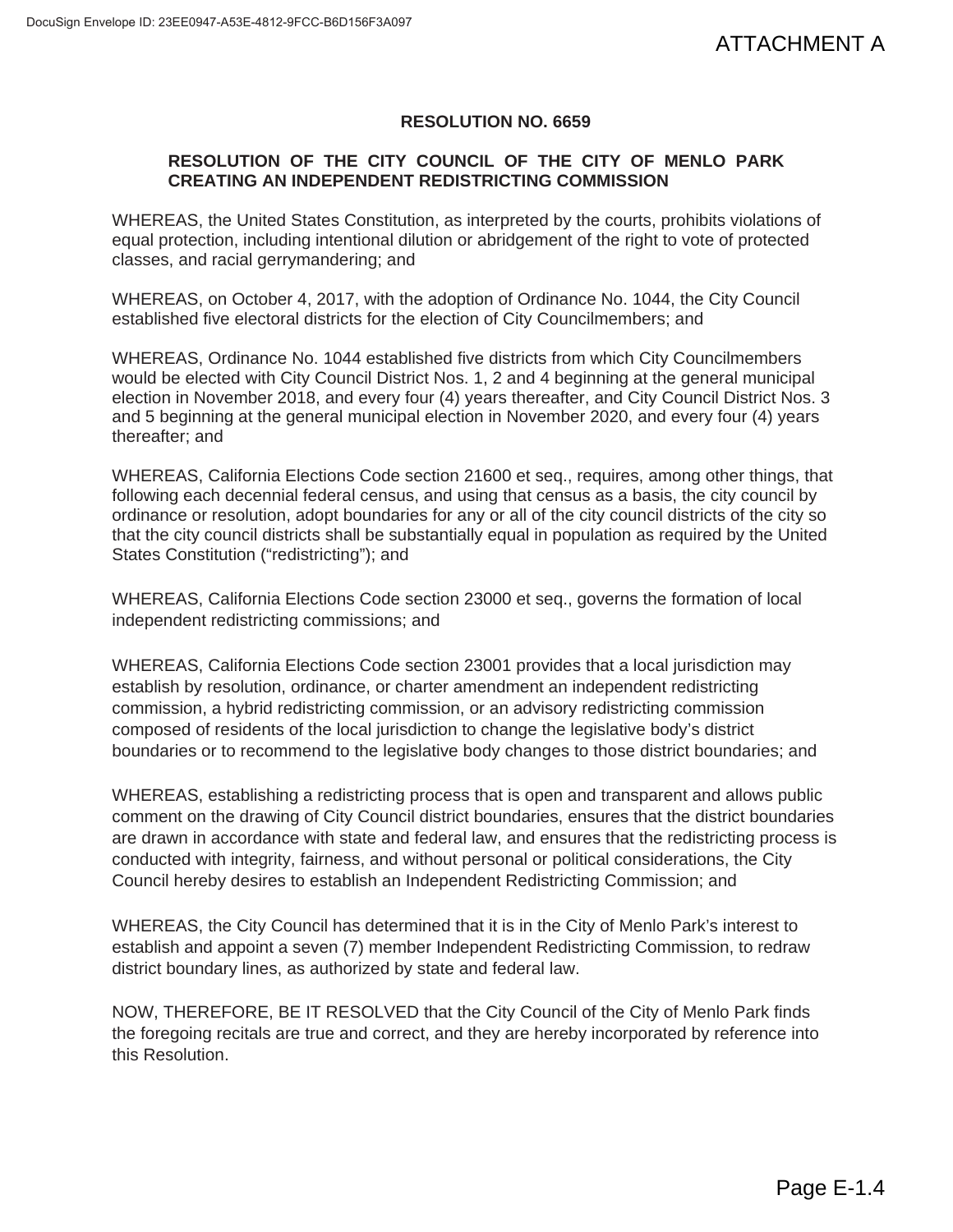BE IT FURTHER RESOLVED that the City Council of the City of Menlo Park hereby resolves as follows:

- 1. For the purposes of this Resolution, the following words and phrases shall have the meanings respectively ascribed to them below:
	- a. "Commission" means the City of Menlo Park Independent Redistricting Commission.
	- b. "Consultant" means a person, whether or not compensated, retained to advise the Commission or a Commissioner regarding any aspect of the redistricting process. Consultant excludes outside legal counsel.
	- c. "Family member" means a spouse, parent, sibling, child, or in-law.
	- d. "Federal decennial census" means the national decennial census taken under the direction of the United States Congress at the beginning of each decade.
- 2. That the Menlo Park Independent Redistricting Commission ("Commission") is hereby established. The exclusive authority to redraw City Council district boundaries shall be vested in the Commission, until such time as the City Council rescinds this Resolution. Accordingly, the City Council shall have no role in developing a redistricting report or map.
- 3. The Commission shall:
	- a. Be independent of City Council control;
	- b. Conduct an open and transparent redistricting process, enabling full public consideration of and comment on the drawing of City Council district boundaries;
	- c. Comply with the provisions of state and federal law; and
	- d. Conduct itself with integrity and fairness.
- 4. Duties. The Commission shall, following each decennial federal census, adopt a final map establishing City Council district boundaries and a final report explaining its decision in accordance with this Resolution, within the redistricting deadlines as established by state law. These district boundaries shall be used for the establishment of City Council electoral districts as set forth in Menlo Park Municipal Code section 2.04.210 and 2.04.220.
- 5. The Commission may adopt for itself rules of procedure that do not conflict with state or federal law or this Resolution.
- 6. Composition. The Commission shall be comprised of seven (7) commissioners ("Commissioners") and two (2) alternate commissioners ("Alternates"). Alternates may fully participate in Commission deliberations but may not vote and may not be counted toward the establishment of a quorum. Alternates are subject to the same qualifications, restrictions, and standards of conduct as all other Commissioners. At its first meeting, the Commission shall select one (1) Commissioner to serve as Chair and one (1) Commissioner to serve as Vice Chair. The Commission may designate other officers from its membership and may establish subcommittees and ad hoc committees. Subcommittees and ad hoc committees shall report on their actions at the next meeting of the Commission.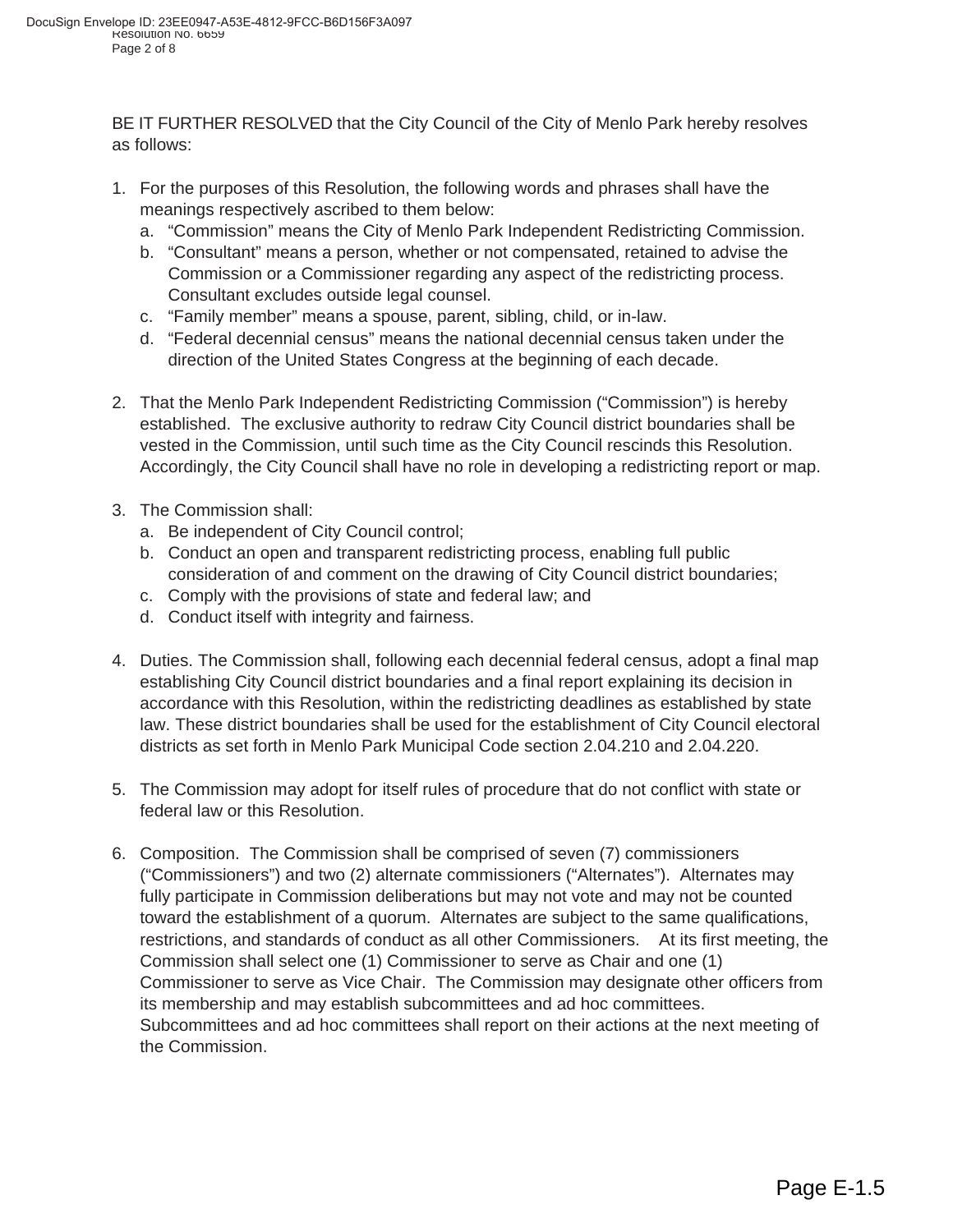- 7. Qualifications and restrictions.
	- a. Qualifications. Applicants shall comply with the eligibility requirements in California Elections Code Sections 23001 and 23002(b), (c) and (d) and shall meet all of the following minimum qualifications at the time an application is filed:
		- i. Be at least eighteen (18) years of age on the date of application; and
		- ii. Be a resident of the City for at least three (3) years immediately preceding the date of application.
	- b. A person shall not be appointed to serve on the Commission if any of the following applies:
		- i. If the person or any family member of the person has been elected or appointed to, or been a candidate for, City Council in the eight (8) years preceding the person's application.
		- ii. If the person or the person's family member has done any of the following in the four (4) years preceding the person's application:
			- 1. Served as an officer of, employee of, or paid political consultant to, a campaign committee or a candidate for City Council.
			- 2. Served as a staff member or a political consultant to, or who has contracted with, a currently serving City Councilmember or San Mateo County supervisor.
			- 3. Contributed five hundred dollars (\$500) or more in a year to any seated City Councilmember or current candidate for City Council.
		- iii. If the person or the person's family member served as an officer of, employee of, or paid consultant to, a political party or as an elected or appointed member of a political party central committee in the eight (8) years preceding the person's application.
	- iv. If the person currently serves as a staff member or a political consultant to an elected official holding a partisan office.
	- v. If the person is a paid employee of the City or a current City Councilmember.
	- vi. If the person is a paid employee of any redistricting contractor or consultant.
	- vii. Any other restrictions identified in Elections Code section 23003 applicable to Independent Redistricting Commissions, as may be amended from time to time.
	- c. All applicants shall attest to compliance with all of the criteria in subsections 7(a) and (b).
	- d. In addition to an application, all applicants shall file a Statement of Economic Interests (Form 700) with the City Clerk.
	- e. If an applicant to the Commission currently serves on another City of Menlo Park board or commission, he or she may serve on the Commission if selected, as long as he or she agrees not to serve on another board or commission during his or her term of office on the Commission. Once sworn into office on the Commission, the Commissioner shall be deemed to have forfeited their previous board or commission position.
	- f. Commissioners shall serve without compensation.
- 8. Selection.
	- a. The City Clerk shall in each year ending in the number zero initiate and widely publicize an application process, open to all City residents who meet the requirements listed in section 7 above in a manner that promotes a qualified Commissioner applicant pool that is large and reflective of the diversity of the City.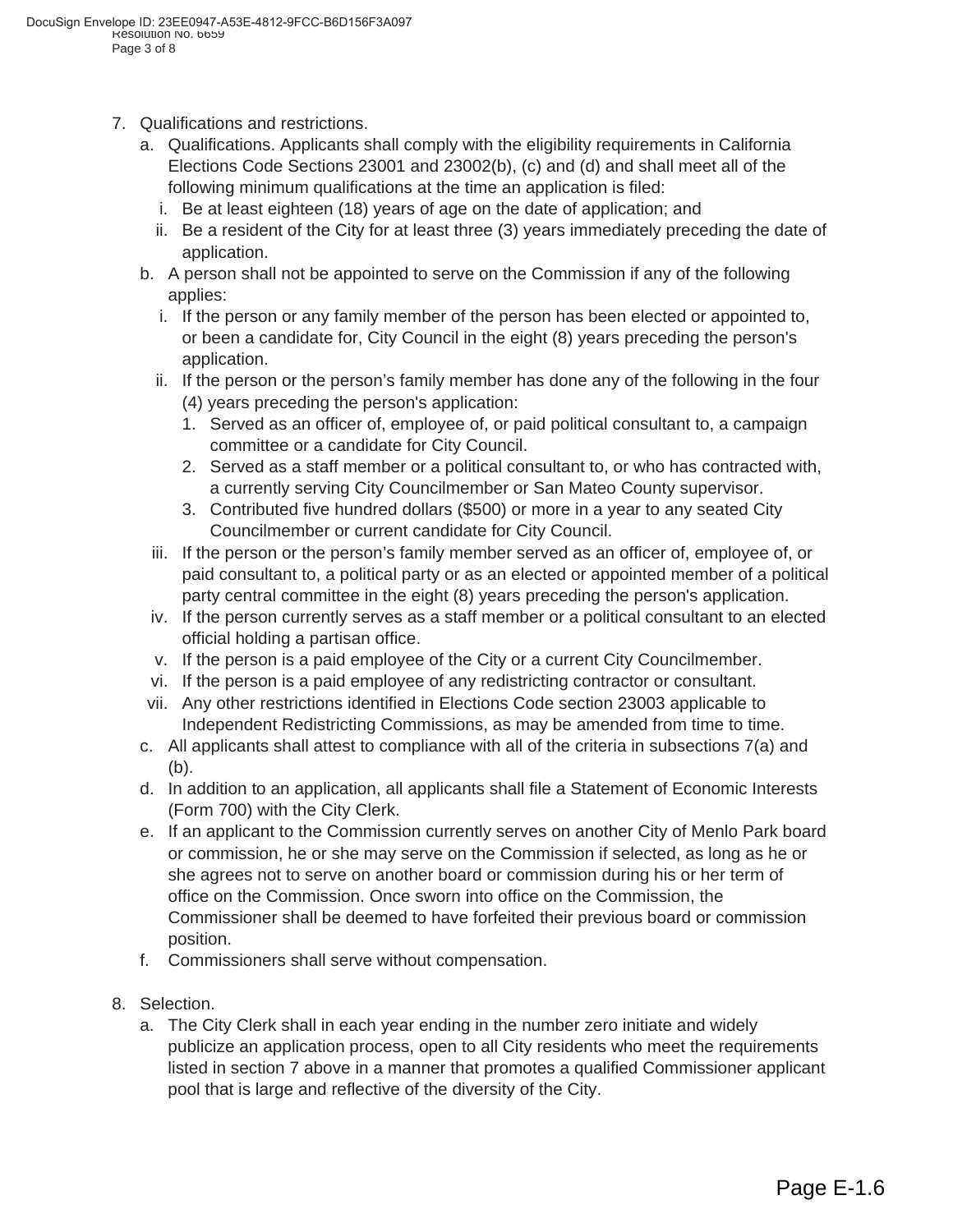- b. Commissioners shall be selected through an open application process.
- c. The City Clerk shall initiate and widely publicize the Commission application process. To promote a large and diverse applicant pool, the City Clerk shall seek assistance from a broad range of community-based organizations to encourage qualified persons to apply. The application period shall be open for at least one month and shall specify a closing date for submission of all applications.
- d. The City Clerk shall review each submitted application for completeness. If the City Clerk deems an application to be incomplete, the City Clerk shall notify the applicant of such and provide the applicant an opportunity to complete the application. The submittal deadline shall not be extended to allow correction of incomplete applications.
- e. Upon close of the application submittal period, the City Clerk shall review all applications and remove incomplete or untimely applications and remove individuals who do not meet the qualification criteria listed in Sections  $7(a)$  and (b) from among the Commission applicants.
- f. The City Clerk shall attempt to obtain at least twelve (12) qualified applicants during the one-month application submittal period. If the City Clerk receives less than twelve (12) applications upon the close of the application submittal period, the City Clerk may extend the application deadline for a period of two weeks and continue to seek assistance from a broad range of community-based organizations to encourage qualified persons to apply. If at the end of the two week extended application period the City Clerk has at least nine (9) qualified applications the City Clerk may close the application period. If the City Clerk does not have at least nine (9) qualified applications at the end of the two week extended application period, the City Clerk may continue to extend the application period until such time as the minimum of nine (9) applications are received.
- g. The City Clerk shall, at a public meeting, randomly select three (3) names from the pool of qualified applicants. Those three (3) shall serve as Commissioners and shall, by majority vote at a separate noticed public hearing, select the final four (4) Commissioners and two (2) Alternates from the remaining pool of qualified applicants.
- h. The initial three (3) Commissioners should select applicants that are best qualified to carry out the Commission's duties under this Section and that, as a group, reasonably reflect the diversity of the City, provided that no quotas, formulas, or ratios may be applied for this purpose. The initial three (3) Commissioners shall select the additional four (4) Commissioners such that the Commission shall not be comprised entirely of Commissioners who are registered to vote with the same political party preference.
- i. In evaluating applications, the initial three (3) Commissioners shall consider each applicant's:
	- i. Competency to carry out the responsibilities of the Commission;
	- ii. Ability to serve with impartiality in a nonpartisan role;
	- iii. Familiarity with the City's neighborhoods and communities;
	- iv. Appreciation for the diverse demographics and geography of the City.
	- v. Apparent ability to work cooperatively with other Commissioners;
	- vi. Relevant civic and/or volunteer activities.
- j. The Commission shall be fully established no later than December 1, 2021, and thereafter no later than December 1 in each year ending in the number zero, unless otherwise prescribed by the City Council.
- k. If a Commissioner resigns or is removed from the Commission, the next Alternate in line shall fill the vacancy as a voting Commissioner.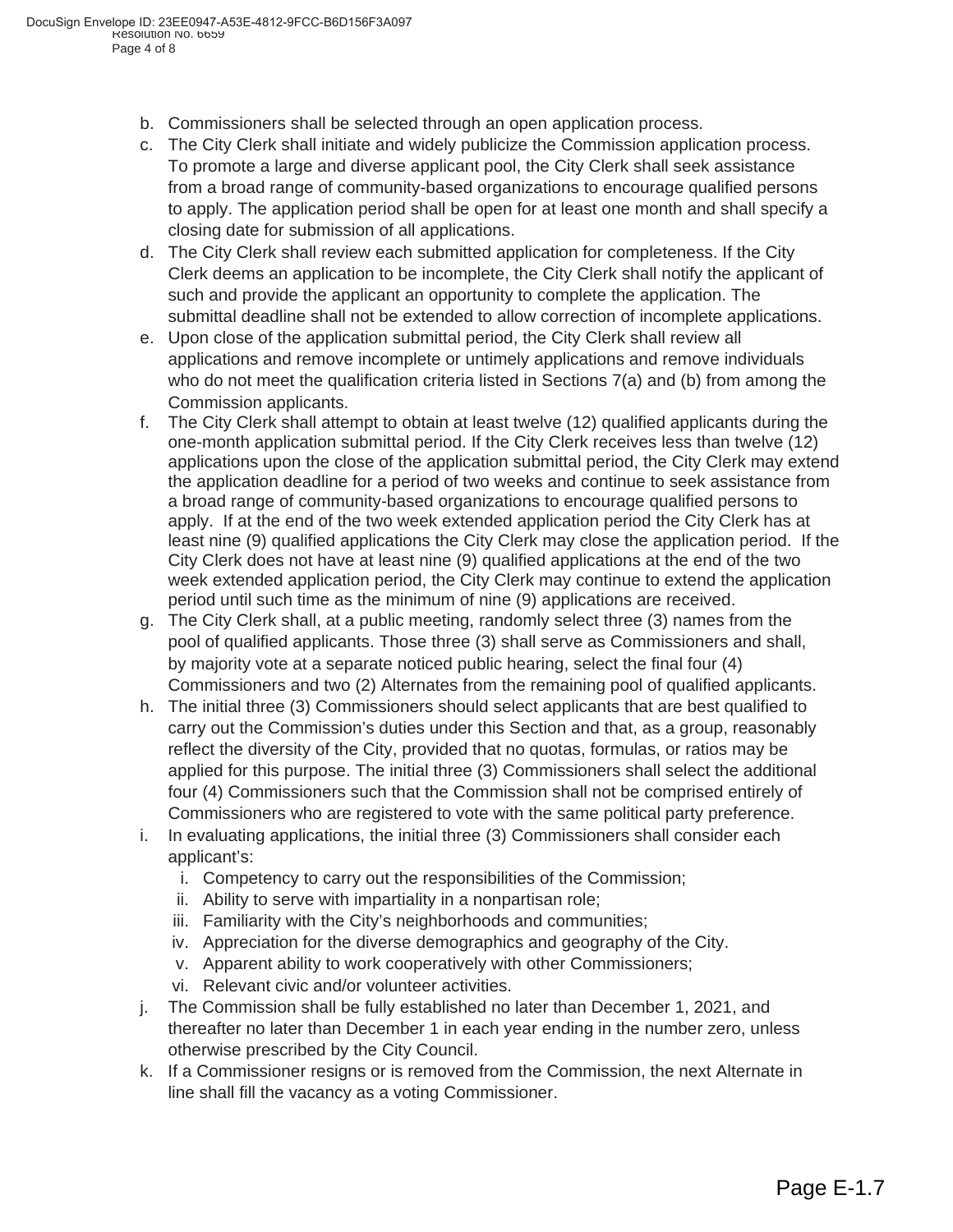- l. For purposes of this subsection, "diverse" means diversity of ability, geography, race and ethnicity, gender, and age.
- 9. Appeal. There is no right of appeal to a determination by the Clerk or a Commissioner regarding the appointment process or appointment of a Commissioner.
- 10. Restrictions after appointment. If appointed to the Commission, A Commissioner or Alternate shall not do any of the following:
	- a. While serving on the Commission, endorse, work for, volunteer for, or make a campaign contribution to, a candidate for City Council.
	- b. Be a candidate for City Council if less than five (5) years has elapsed since the date of the member's appointment to the Commission.
	- c. For four (4) years commencing with the date of his or her appointment to the Commission:
		- i. Accept employment as a staff member of, or political consultant to, a City Councilmember or candidate for City Council.
		- ii. Receive a noncompetitively bid contract with the City.
		- iii. For two (2) years commencing with the date of his or her appointment to the Commission, accept an appointment to the City Council.
- 11. Removal. The Commission by a 2/3 vote may remove a Commissioner or Alternate for substantial neglect of duty, gross misconduct in office, or inability to discharge the duties of office, but only after providing the subject Commissioner or Alternate with written notice and an opportunity for response at a public Commission meeting.
- 12. Redistricting criteria.
	- a. The Commission shall do the following:
		- i. Following each decennial federal census, and using that census as a basis, shall, by resolution, adopt boundaries for any or all of the City Council districts of the City so that the City Council districts shall be substantially equal in population as required by the United States Constitution.
			- 1. Population equality shall be based on the total population of residents of the City as determined by that census.
			- 2. Notwithstanding paragraph (1), an incarcerated person as that term is used in Section 21003, shall not be counted as part of a city's population, except for an incarcerated person whose last known place of residence may be assigned to a census block in the City, if information about the last known place of residence for incarcerated persons is included in the computerized database for redistricting that is developed in accordance with subdivision (b) of Section 8253 of the Government Code, and that database is made publicly available.
	- b. The City Council district boundaries must comply with the United States Constitution, the California Constitution, and the federal Voting Rights Act of 1965 (52 U.S.C. Sec. 10301 et seq.).
	- c. The Commission shall adopt district boundaries using the following criteria as set forth in the following order of priority in accordance with California Elections Code section 21601:
		- i. To the extent practicable, City Council districts shall be geographically contiguous. Areas that meet only at the points of adjoining corners are not contiguous. Areas that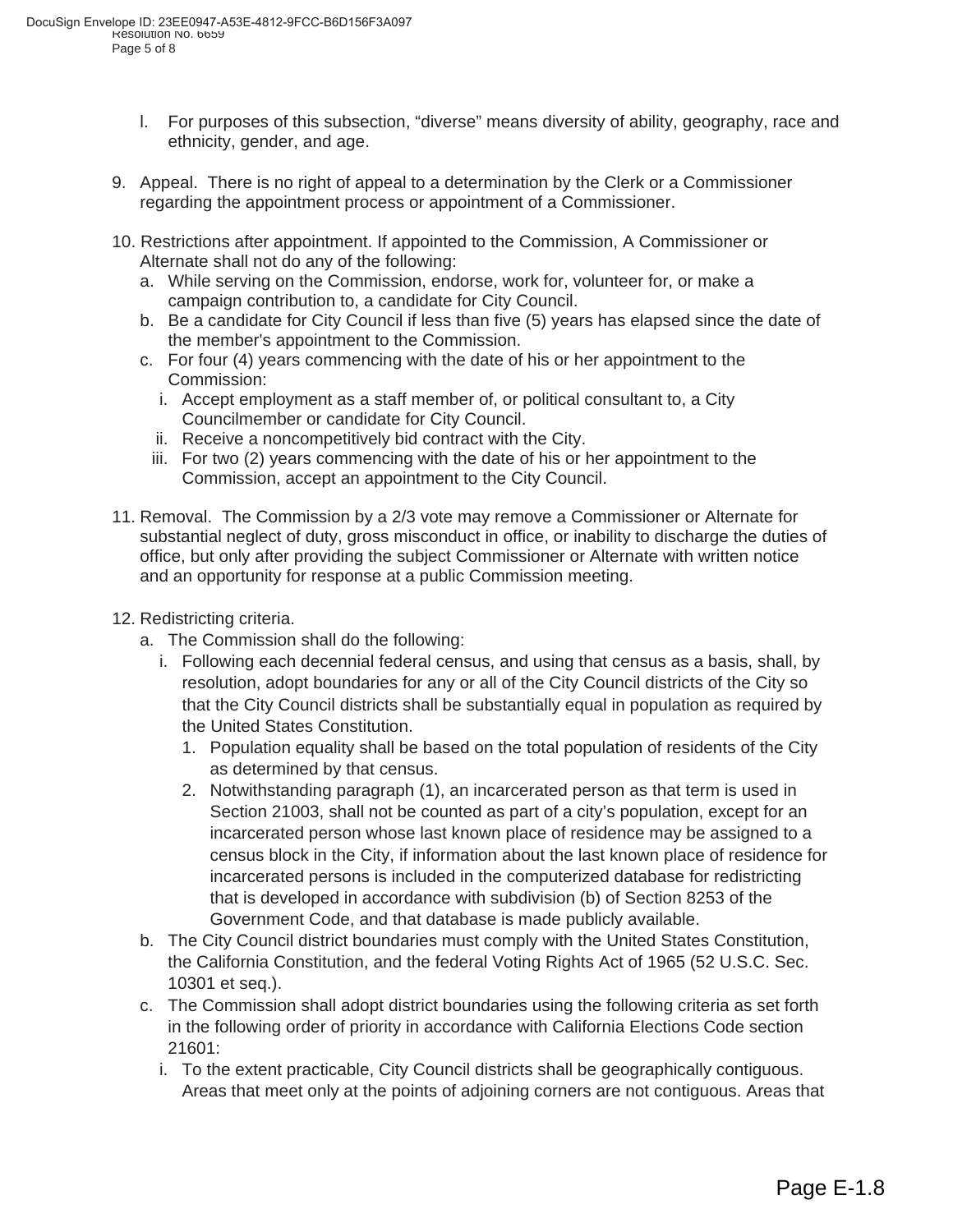are separated by water and not connected by a bridge, tunnel, or regular ferry service are not contiguous.

- ii. To the extent practicable, the geographic integrity of any local neighborhood or local community of interest shall be respected in a manner that minimizes its division. A "community of interest" is a population that shares common social or economic interests that should be included within a single district for purposes of its effective and fair representation. Communities of interest do not include relationships with political parties, incumbents, or political candidates.
- iii. City Council district boundaries should be easily identifiable and understandable by residents. To the extent practicable, City Council districts shall be bounded by natural and artificial barriers, by streets, or by the boundaries of the City.
- iv. To the extent practicable, and where it does not conflict with the preceding criteria in this subdivision, City Council districts shall be drawn to encourage geographical compactness in a manner that nearby areas of population are not bypassed in favor of more distant populations.
- d. The Commission shall not adopt City Council district boundaries for the purpose of favoring or discriminating against a political party.
- 13. Adoption of redistricting report and map.
	- a. The Commission shall conduct at least two (2) public hearings prior to the drawing of any draft map or maps of the proposed City Council boundaries.
	- b. The Commission shall conduct at least three (3) public hearings after drawing of any draft map or maps of the proposed City Council boundaries.
	- c. At least one public hearing or public workshop shall be held on a Saturday, on a Sunday, or after 6 p.m. on a weekday Monday through Friday.
	- d. Public hearing buildings shall be accessible to persons with disabilities.
	- e. The Commission shall, at a minimum, take the applicable steps identified in Elections Code section 21608 to encourage residents, including those in underrepresented communities and non-English speaking communities, to participate in the redistricting public review process.
	- f. Prior to adoption of a final map, the Commission shall file a preliminary redistricting plan and draft map with the City Clerk, along with a written statement of findings and reasons for proposed adoption, which shall include the criteria employed in the process and a full analysis and explanation of decisions made by the Commission. The City Clerk shall publish the preliminary redistricting plan and draft map in accordance with Elections Code section 21608(d). After having heard comments from the public on the preliminary redistricting plan and draft map, the Commission shall adopt a final redistricting report and final map. A Commission-adopted final redistricting report and final map has the force and effect of law and shall be effective after it is filed with the City Clerk and shall remain effective until the adoption of new district boundaries following the next federal decennial census. The City Council may not revise the district boundaries adopted by the Commission.
	- g. The final redistricting report and final map shall be subject to referendum in the same manner as ordinances.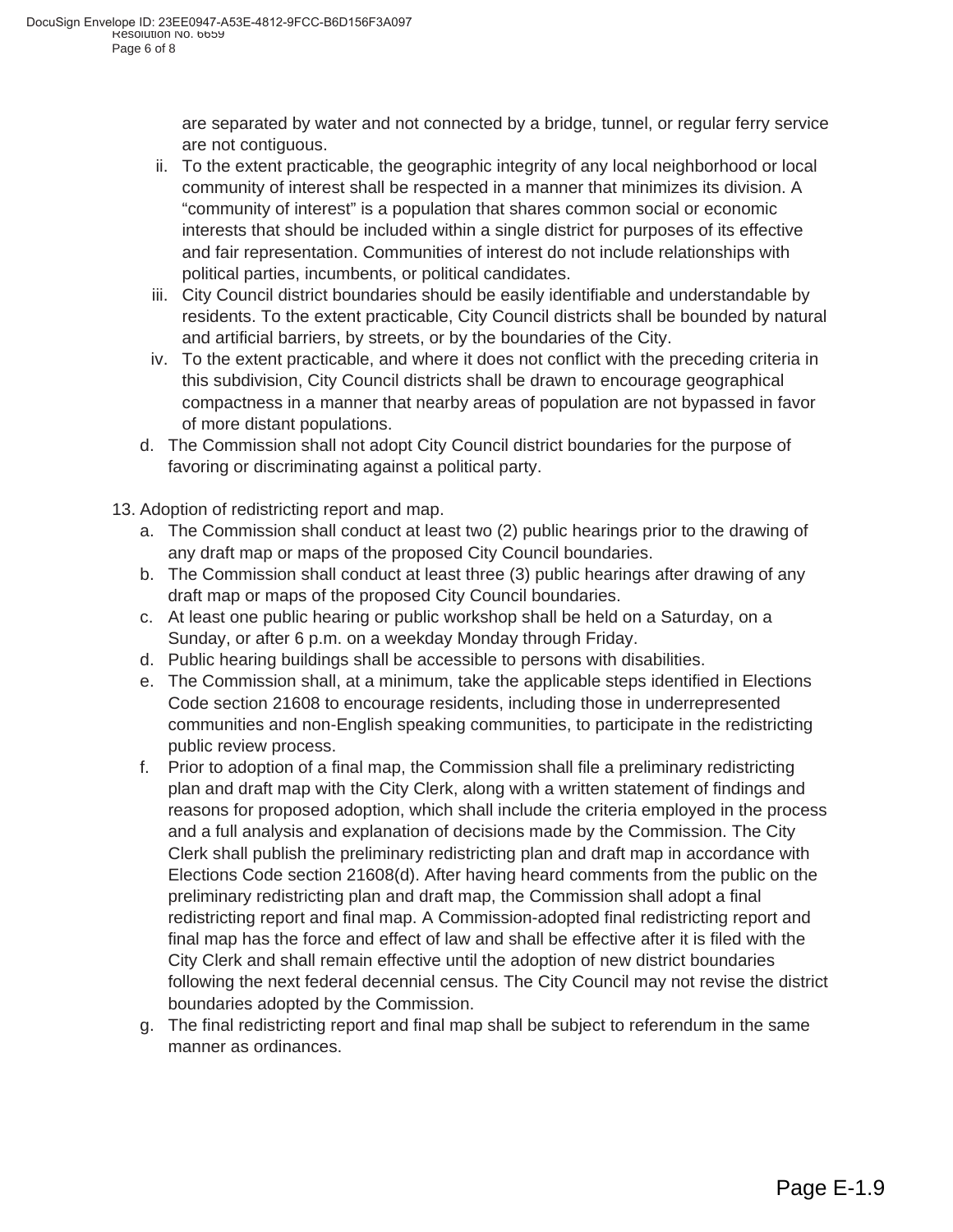- 14. Administration.
	- a. The City Council shall appropriate sufficient funds to support the work of the Commission, including funds necessary to recruit Commissioners and Alternates, meet the operational needs of the Commission, conduct any community outreach to solicit broad public participation in the redistricting process, pay for City staff time associated with supporting the work of the Commission, hire any necessary consultants, and obtain any necessary redistricting tools or resources.
	- b. The City Manager, City Clerk, and City Attorney shall assign sufficient staff to support the Commission. The City Clerk or the City Clerk's designee shall serve as secretary to the Commission. The City Attorney or the City Attorney's designee shall serve as legal counsel to the Commission.
	- c. Subject to funds appropriated to the Commission, the Commission may retain consultants following the City's standard procurement processes and the City Council shall approve any applicable consultant agreements. The Commission shall retain the sole authority for determining the selection criteria for consultants, except however, the Commission shall utilize the consultant, GEOinovo Solutions, Inc., retained by the City prior to the adoption of this resolution for demographic analysis and census mapping services for the City Council 2020 census redistricting process.
	- d. The Commission is subject to the Ralph M. Brown Act (Chapter 9 (commencing with Section 54950) of Part 1 of Division 2 of Title 5 of the Government Code), the California Public Records Act (Chapter 3.5 (commencing with Section 6250) of Division 7 of Title 1 of the Government Code), and the Political Reform Act (Chapter 7 (commencing with Section 87100) of Title 9).
- 15. Dissolution.
	- a. The Commission shall cease operations and dissolve on the ninety-first day following approval of a final redistricting report and final map, unless a referendum against the final redistricting report and final map has qualified or a lawsuit has been filed to enjoin or invalidate the final redistricting report and final map, in which case the Commission shall continue operations until a final redistricting report and final map is implemented by the City. Notwithstanding the foregoing, if a lawsuit to enjoin or invalidate a final redistricting report and final map is filed later than the ninety-first day following approval of a final redistricting report and final map, the Commission shall automatically revive and continue operations during the pendency of such lawsuit and until a final redistricting report and final map is implemented by the City.

BE IT FURTHER RESOLVED, if any term, provision, or portion of this Resolution is held by a court to be invalid, void or unenforceable, the remaining provisions of this Resolution shall continue in full force and effect unless amended or modified or repealed by the City.

//

//

//

//